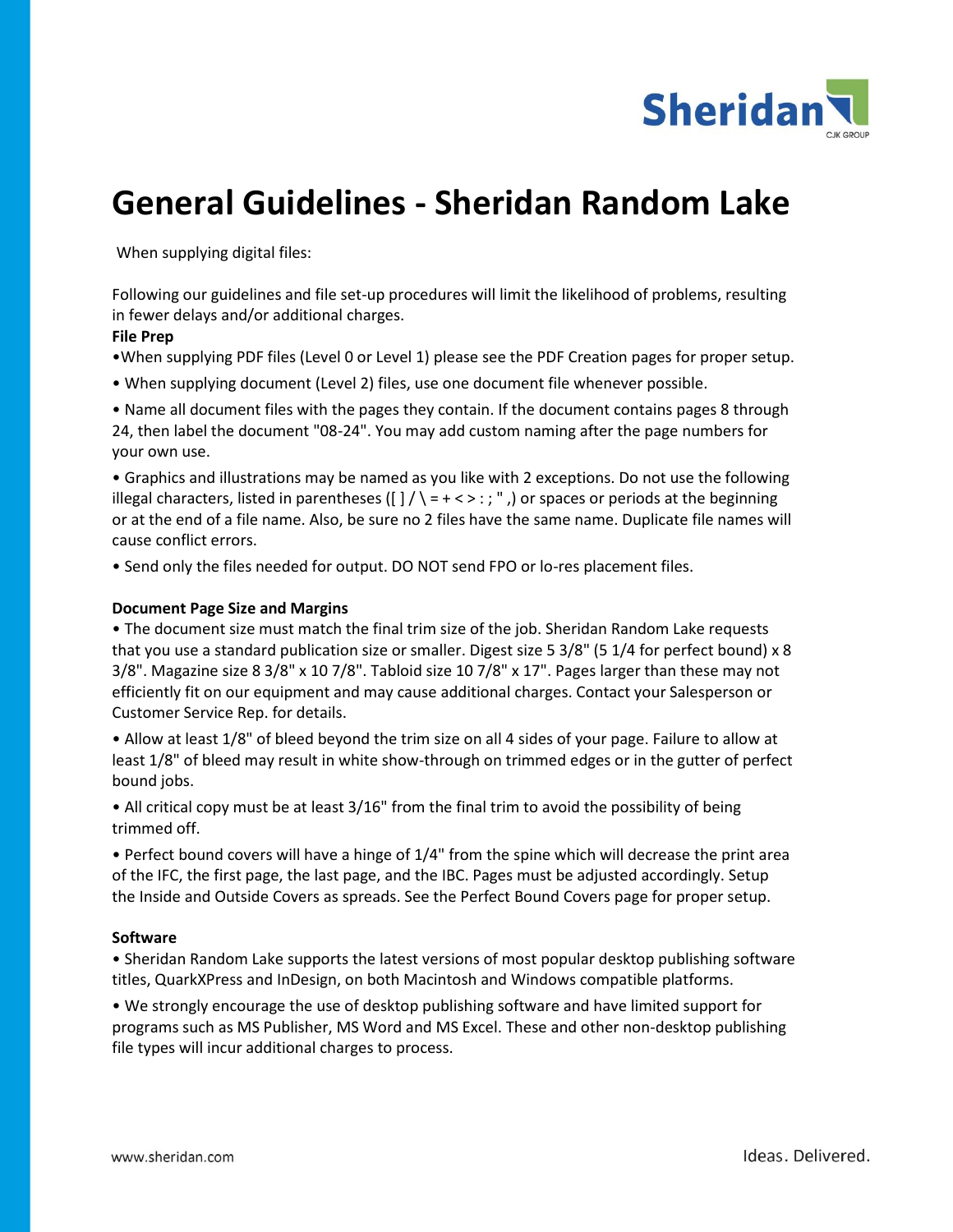

### **Fonts**

• To make reverse type readable, avoid using type that is too small or delicate. Limit the use of reverse type to block (bold), gothic and sans serif type styles. Use a font size of 8 points or larger to guarantee readability.

• When coloring text between 6pt and 18pt size with screen tints, be sure at least one of the colors used has a minimum of 70% value to avoid un-readability due to any slight press variation. Try to choose a sans serif or bold font at least 6 points in size if using screened text.

### **Frames, Rules and Borders**

• Do not create rules using "hairline" thickness. On a high-resolution output device, they will literally disappear. Use .25pt as a thickness for a fine rule.

• Do not create color rules or frames that are less than 1 point thick, as they are too thin to hold register on press. When coloring rules with screen tints, be sure at least one of the colors used has a minimum of 70% value to avoid un-readability due to any slight press variation.

• Be sure that images "trap" or are slightly larger than the frame to avoid any white hairlines between the photo and the frame.

## **Colors**

• In your digital files, colors must be created and assigned in the manner in which they will print. Four-color process items should be set to use CMYK colors. If your project is using a "spot" color, be sure to designate it as such. If you are using a "spot" color in your layout program, be sure that any usage of that color in an illustration program references the color with the exact same name. Example: Pantone 186 CV is not the same color as Pantone 186 CVU.

• A "rich black" color should be used to avoid a "washed out" appearance whenever large fonts, graphics, boxes or backgrounds are to print as black. Use the values of 100% black, 40% cyan, 30% magenta and 30% yellow to create a "rich black".

• Any specified color must not exceed a Total Tonal Value of 310. That is, the percentage of tint of each color (K+C+M+Y) when added, must not exceed 310%.

### **Images**

• Hi-resolution images are required. Use the rule of thumb for 4/c and grayscale images that 2 x the line screen (175lpi) = the final resolution. For line art the rule of thumb is 8 x the line screen = the final resolution. Example; if using 175lpi, the image should have a "final" resolution of 350dpi (175 x 2). "Final" or "effective" resolution means the resolution after any scaling is done in the page layout program. Never scale an image more than 120% in your page layout program. The image quality will noticeably deteriorate. Reducing an image will not affect its quality.

• All 4-color images must be in CMYK mode – NO RGB or INDEX color.

• Black and white images must be saved in GRAYSCALE mode. Line art images must be in BITMAP mode.

• Remove all extra channels before saving.